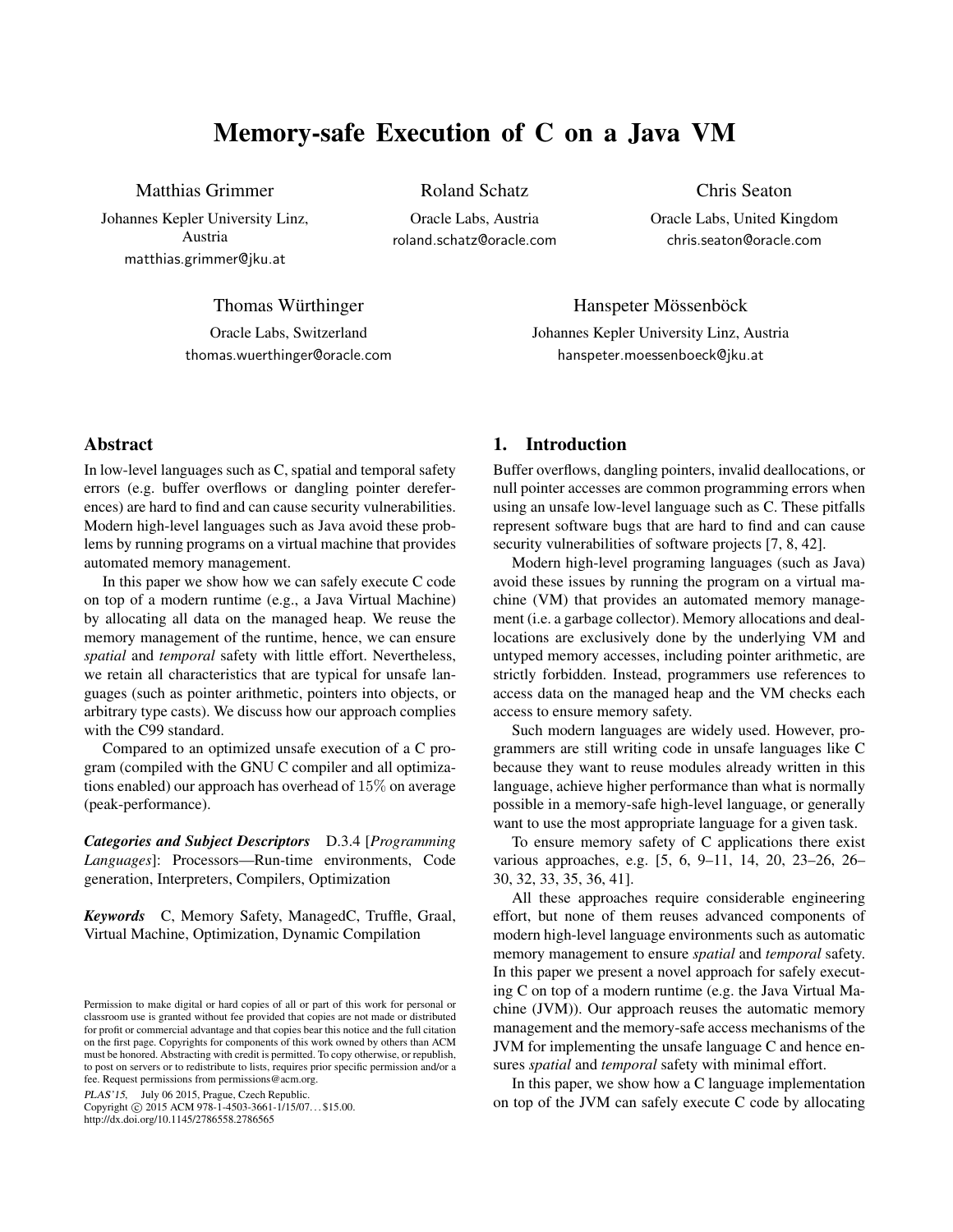all data on the managed Java heap, i.e., memory safety is achieved by allocating C objects as Java objects and by replacing unsafe C accesses with safe Java accesses. For example, our C language implementation allocates an unsafe C int array as a safe Java int array and checks whether all accesses to the array elements fall within the valid array bounds even if they are done using pointer arithmetic.

We retain all characteristics that are typical for unsafe languages (such as pointer arithmetic, pointers that point into objects, or arbitrary casts) by mapping C pointer values to members of a Java object.

For implementing our approach, we extend TruffleC [\[16\]](#page-11-11), an environment that executes C code on top of the JVM but does *not* guarantee memory safety. In this paper we introduce *ManagedC*, a modified version of TruffleC that guarantees memory safety.

In summary this paper contributes the following:

- We show how we use managed objects to represent C allocations and still retain the characteristics of unsafe languages. We discuss how our approach complies with the C99 standard [\[2\]](#page-10-6).
- We describe how our approach allows reusing the automatic memory management of the JVM for a memorysafe execution of C.
- We compare the peak-performance of (*unsafe*) TruffleC with the performance of (*safe*) ManagedC after dynamic compilation. ManagedC is 7% faster than TruffleC and has an overhead of 15% compared to the best GCC performance (peak-performance after an initial warm-up).

# 2. System Overview

In this section we introduce TruffleC, a dynamically compiling C interpreter on top of the JVM, which is based on the Truffle framework and the dynamic Graal compiler. Also, we define the properties of a *memory-safe* program execution.

#### <span id="page-1-1"></span>2.1 Truffle and Graal

Truffle [\[45,](#page-11-12) [46\]](#page-11-13) is a platform for building high-performance language implementations. A Truffle language implementation is an AST interpreter, where the source code of the guest language is compiled to an AST that can then be executed. Truffle ASTs consist of nodes that define execute methods, which are recursively evaluated.

A Truffle AST can speculatively rewrite itself with a *specialized* variant at run time [\[45\]](#page-11-12), based on profile information, which is collected at run time. If assumptions about a running program turn out to be wrong, specialized Truffle ASTs revert to a more generic unspecialized form.

Truffle guest language implementations are dynamically executed by the Graal VM [\[31\]](#page-11-14), a modified version of the Java HotSpot<sup>TM</sup> VM. The GraalVM reuses all components of the HotSpot<sup>TM</sup> VM, including the garbage collector and the interpreter. However, it adds a new dynamic compiler

<span id="page-1-0"></span>

|                        | Application            |    |   |          |
|------------------------|------------------------|----|---|----------|
|                        | <b>AST</b> Interpreter |    |   |          |
|                        |                        |    |   |          |
| Graal                  | Interpreter            | GC | . | Graal VM |
| <b>HotSpot Runtime</b> |                        |    |   |          |
|                        |                        |    |   |          |

Figure 1: Layered approach of hosting the C language on top of Truffle.

(the Graal compiler), which is entirely written in Java. This allows the compiler to be used as a library by the Truffle framework: When Truffle discovers an AST that exceeds a predefined execution threshold, it uses the Graal compiler to transform the tree to highly efficient machine code. The compilation process first inlines all execute methods into a single method and then performs aggressive intra-method optimizations. This process is called *partial evaluation*. The Graal compiler inserts *deoptimization* points [\[21\]](#page-11-15) at every point in the code where assumptions might become invalid, i.e., where specialized trees have to be reverted to a more generic version. Deoptimization transfers the control from compiled machine code back to the AST interpreter where the affected AST nodes eventually rewrite themselves. Figure [1](#page-1-0) shows how TruffleC uses the Truffle framework, which itself is hosted by the Graal VM.

### 2.2 TruffleC

TruffleC [\[16\]](#page-11-11) is a Truffle-based C language implementation. It dynamically executes C code and heavily uses the *selfoptimization* capability of Truffle: TruffleC uses polymorphic inline caches [\[22\]](#page-11-16) to efficiently handle function pointer calls, profiles branch probabilities to optimistically remove dead code, profiles run-time values, and replaces them with constants if they do not change over time. TruffleC performs well compared to standard C compilers such as GCC [\[4\]](#page-10-7) or LLVM/Clang [\[3\]](#page-10-8) in terms of peak performance [\[16\]](#page-11-11).

TruffleC allocates C data on the native heap rather than on the garbage-collected Java heap and uses the same alignment as conventional C compilers do. This allows TruffleC to support any kind of pointer arithmetic and to replicate the same behavior as conventionally compiled C code.

TruffleC represents all pointers to the native heap as CAddress Java objects that wrap a 64-bit value [\[17\]](#page-11-17) (a raw memory address). In this paper we call data on the native heap *native data*. TruffleC uses *unsafe* memory operations to access native data, hence the original version of TruffleC does not improve on memory safety.

#### 2.3 Memory Safety

A program execution is considered *memory safe* [\[24,](#page-11-18) [25,](#page-11-19) [40\]](#page-11-20) if it ensures *spatial* and *temporal* safety: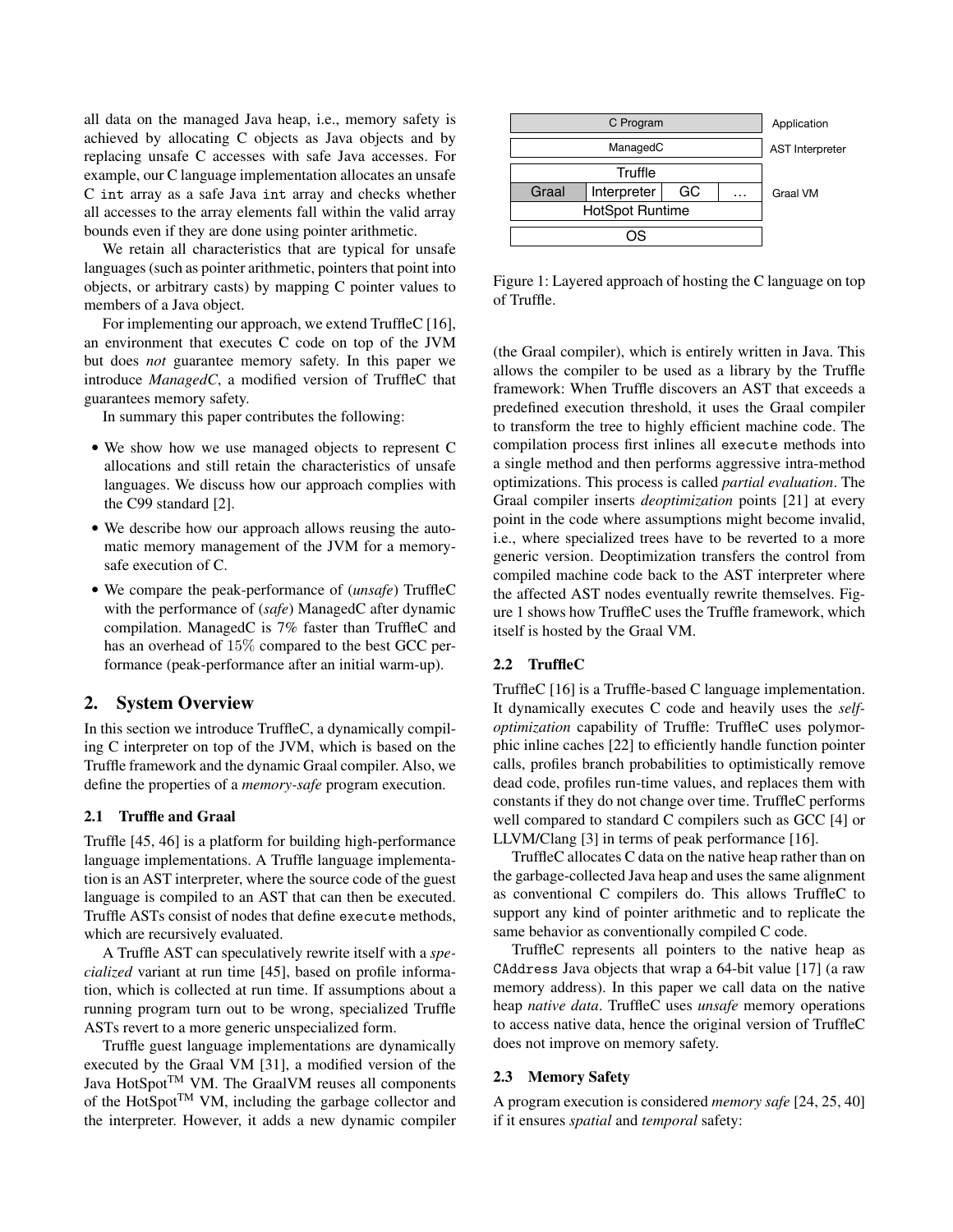- Spatial safety ensures that pointers are only dereferenced if they point to a valid memory region [\[37\]](#page-11-21), i.e., if the access is within the bounds of the accessed object. This prevents errors such as *null pointer dereferences* or *buffer overflows*.
- Temporal safety ensures that pointers are not used after the referenced object has been deallocated [\[37\]](#page-11-21). This prevents errors such as *dangling pointers* or *illegal deallocations* (e.g. calling free on a pointer twice).

# 3. Managed Addresses

In the following section we describe how ManagedC represents memory addresses and allocations of a C program.

We use MAddress objects to represent pointer values: MAddress objects are *fat pointers*, i.e., they store a reference to a *data* object and an *offset* (Figure [2\)](#page-2-0). The *data* field references an object on the Java heap that we use as a replacement for a native allocation. In this paper we call a Java object that replaces a native allocation a *managed allocation*.

The *offset* is a byte offset relative to the *data* object. It is updated by address computations and pointer arithmetic and allows us to represent pointers that point into an object (e.g. to a field).

When dereferencing an MAddress object, the *offset* is passed to the *data* object (the managed allocation), which has a *layout* that maps the *offset* to a member. Thus we can check whether a pointer references a valid member.

Section 6.2.6.1. §4 of the C99 standard [\[2\]](#page-10-6) defines the *object representation* of C objects: The object representation is the set of  $n \times$  CHAR\_BIT bits, where n is the size of an object of that type in bytes. An MAddress object uses a unique ID of the *data* object plus the *offset* as its object representation. Even though a pointer is a MAddress object, the system provides the illusion that it can be read as a wordsized sequence of bytes. Based on this object representation, MAddress objects can be compared to each other as well as converted to integers. if they point to a valid memory region (37). i.e., if the most of raw addresses is within the bounds of the accored object. This is an expected or the system of the system of the core and the most of ray and the most of t

#### <span id="page-2-2"></span>3.1 Address Computation and Pointer Arithmetic

Figure [3](#page-2-1) shows the declaration of a struct S. We assume the object representation of the struct on a x86-64 platform: The int member a (4 bytes) is stored at offset 0 and the double member b (8 bytes) at offset 8. The 4 bytes from offset 4 to 8 are not in use and their content is therefore *undefined*.

Accessing array elements or struct members in C involves an address computation. The same is true for pointer arithmetic. Such computations can be conveniently done with MAddress objects.

To compute the address of an array element, a C compiler would multiply the array index with the element size and add this as an offest to the address of the array. ManagedC uses

<span id="page-2-0"></span>

| <b>MAddress</b><br>implements<br><b>TruffleObject</b> | <b>Managed Allocation</b><br>implements<br>TruffleObject |
|-------------------------------------------------------|----------------------------------------------------------|
| data<br>offset                                        | layout<br>content                                        |

Figure 2: MAddress objects are pointers to managed allocations.

<span id="page-2-1"></span>

Figure 3: Writing a struct member.

the index with the element size and stores this value in the *offset* field of an MAddress object.

For processing the assignment  $s$ ->b = 4.2; a C compiler would add the offset of b (8) to the address of the object referenced by s and assign the value 4.2 to this address. ManagedC represents the pointer s using an MAddress object that references a managed allocation of type S; its offset is 0. When accessing s->b, we copy the MAddress object of s and add the value 8 to its *offset* field thus referencing the field b. ManagedC uses this new MAddress object to access the member b.

For pointer arithmetic, Section 6.5.6 of the C99 standard [\[2\]](#page-10-6) defines the following semantics: For an addition/ subtraction, one operand shall be an integer type. When two pointers are subtracted, both shall point to elements of the same array object and the result is the difference of the subscripts of the two array elements.

We implement these semantics as follows: When an integer value is added/subtracted to/from a pointer, we add/ subtract this integer value times the size of the pointed-to type to/from the *offset* value of an MAddress object. If two address values are subtracted, we calculate the difference of the subscripts using the *offset* values of the MAddress objects. If two addresses do not reference the same array object, the result is undefined, which conforms to the standard (see Section 6.5.6. §9 of the C99 standard).

#### 3.2 Compliance With the C99 Standard

Section 6.2.6.1 §4 and §5 of the C99 standard define requirements on the representation of pointer types and Section 6.3.2.3 defines the conversions that are valid on pointer values. In the following list we explain how ManagedC complies with these requirements:

• 6.2.6.1 §4: An MAddress object has an *object representation*, which is a unique ID of the *data* plus the *offset*. Two pointers that reference the same *data* object thus have the same object representation.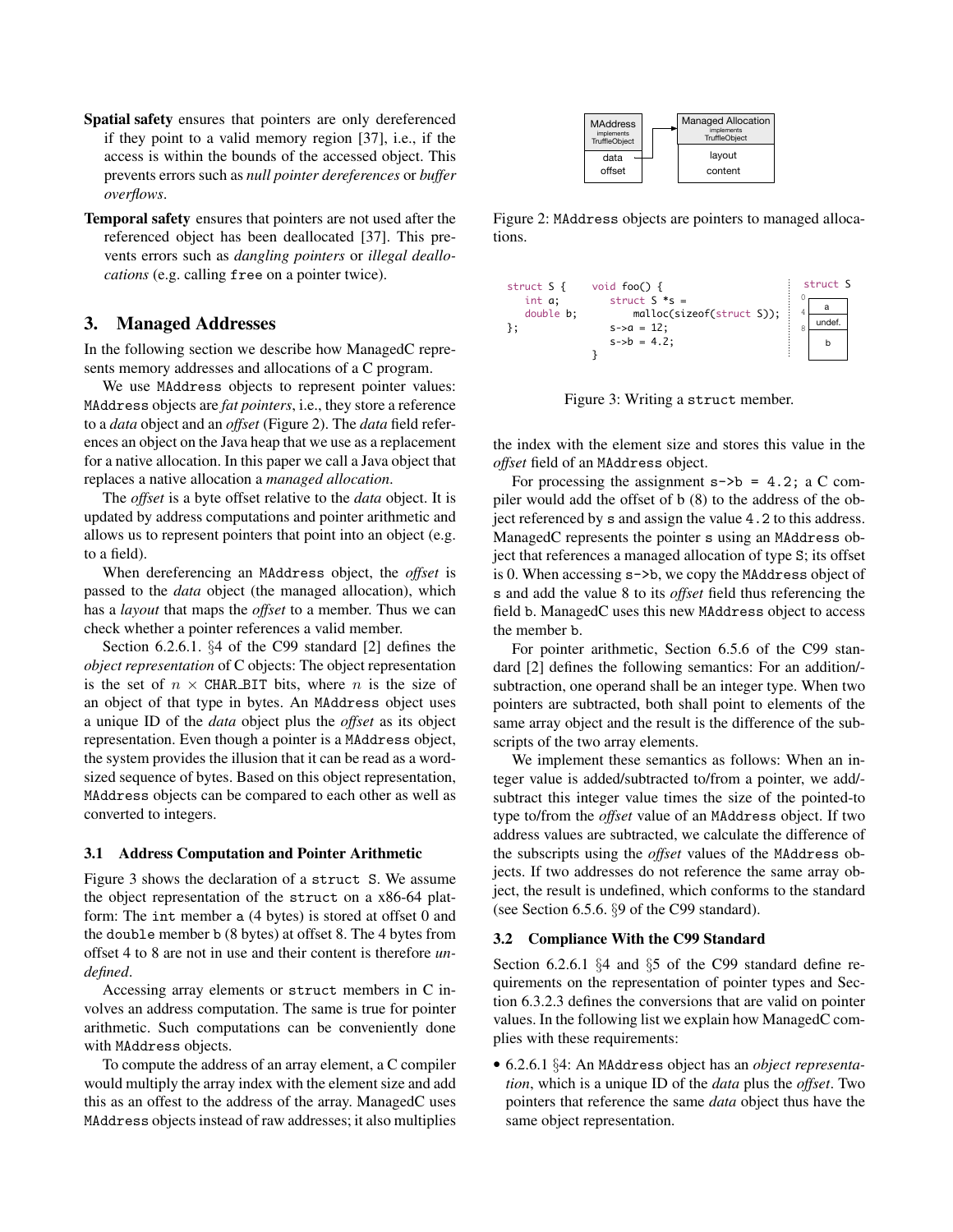• 6.2.6.1 §5: It is not possible for programmers to handcraft a valid object representation of a pointer. If the programmer constructs an object representation that is equal to the object representation of a valid pointer and if she converts that object representation back to a pointer, this pointer can still not be dereferenced.

The C standard explicitly states that modifying an object representation by an lvalue expression that does not have character type is not allowed, but it does not say anything about modification with an lvalue expression that has character type. We decided that directly modifying an object representation always creates an invalid pointer. Otherwise it would be possible to access objects that should be inaccessible.

- $\bullet$  6.3.2.3 §1, 2, 7, and 8: A pointer of type A can be converted to a pointer of type B without modifying the corresponding MAddress objects (i.e., the *data* and *offset* fields remain unchanged).
- 6.3.2.3 §3 and 4: The integer constant 0 can be assigned to an MAddress object. The *data* of such an MAddress object is then null and the *offset* is 0, which we consider the *null pointer constant*. This constant compares unequal to any other pointer to an object or function.
- 6.3.2.3 §5: An integer may be converted to any pointer type by storing the integer value in the offset field of the MAddress object and setting the *data* to null. According to the C99 standard, converting an integer to a pointer results in an undefined behavior. In our case, the pointer value cannot be dereferenced (the *data* is null), which in accordance with the standard.
- 6.3.2.3 §6: Any MAddress object may be converted to an integer type, which uses the object representation of a pointer (i.e., the unique ID of the *data* object plus the *offset*).

In ManagedC, each pointer variable starts as a *null pointer*, i.e., the *data* is null and hence the pointer cannot be dereferenced. A valid pointer value is produced by applying the address-of operator (&) on any C object or by an allocation of memory (e.g., by a manual malloc or an automatic stack allocation). In these cases, we create an MAddress object where the *data* references the managed allocation. These valid pointer values can then be modified by pointer arithmetic and address computations (i.e., by updating the *offset* of an MAddress object; see Section [3.1\)](#page-2-2).

If the *data* of an MAddress is null, any access to it causes a high-level run-time error. This allows us to detect *null pointer accesses*.

# 4. Object Access: Spatial and Temporal Safety

In this section we describe how MangedC ensures *spatial* and *temporal* safety of C programs. We distinguishes between a *strict mode* and a *relaxed mode*:

When running ManagedC in *strict mode*, only *well-defined memory accesses* are allowed: A *well-defined access* cannot read from uninitialized memory and the pointer used in the access must reference a valid destination, i.e., the value at the destination must have a type that is expected by the access operation. For example, it is not allowed to dereference a *type-punned* pointer, i.e., a pointer of type B that was casted from a pointer of type A. An access via such a pointer would not resolve to a valid destination. Sections 6.5 §5 and 6.3.2.3 §7 of the C99 standard state that the program shall not access type-punned pointers [\[2\]](#page-10-6).

When running ManagedC in *relaxed mode*, programmers can read from uninitialized memory and can access any memory destination (*undefined memory access*). For example, a pointer can be casted to a pointer with a different type (*type-punning*) and it is possible to dereference it. In these cases, ManagedC mimics the behavior of plain C compilers but still ensures spatial and temporal safety in the sense of the definitions above.

#### <span id="page-3-0"></span>4.1 Well-Defined Access Operations

In ManagedC, objects of a C program can be represented as *Primitive objects*, *Array objects*, *Function objects*, and *Structured objects* (see Figure [4\)](#page-4-0). All of them can be referenced by an MAddress object.

*Primitive objects:* We represent primitive C values (e.g., int, double, ...) as Java objects that box a Java primitive value (see Figure [4a\)](#page-4-0). In strict mode, it is only possible to access a *Primitive object* if the access operation is welldefined.

*Array objects:* We represent C arrays by objects that box a Java array. For example, if C code allocates an int array, ManagedC allocates an Int32Array object that wraps a Java int array (see Figure [4b\)](#page-4-0). Again, in strict mode, it is only possible to access an *Array object* if the access operation is well-defined, i.e., if the type of the access operation matches the element type and the *offset* of the MAddress object is aligned (the *offset* must be a multiple of the array's element size).

An array object holds the size of an element in bytes. When an element is accessed, the *offset* of the MAddress is divided by this size to get the index of the array element.

*Function objects:* C functions are represented as ASTs, wrapped in Function objects (see Figure [4c\)](#page-4-0). MAddress objects can point to a Function object (function pointers), which is then executed by ManagedC.

*Structured objects:* C structs and unions are represented by so-called Structured objects that consist of a *content* and a *layout*:

The *content* is an object of type DynamicObject [\[43\]](#page-11-22) that contains the values of all assigned members. This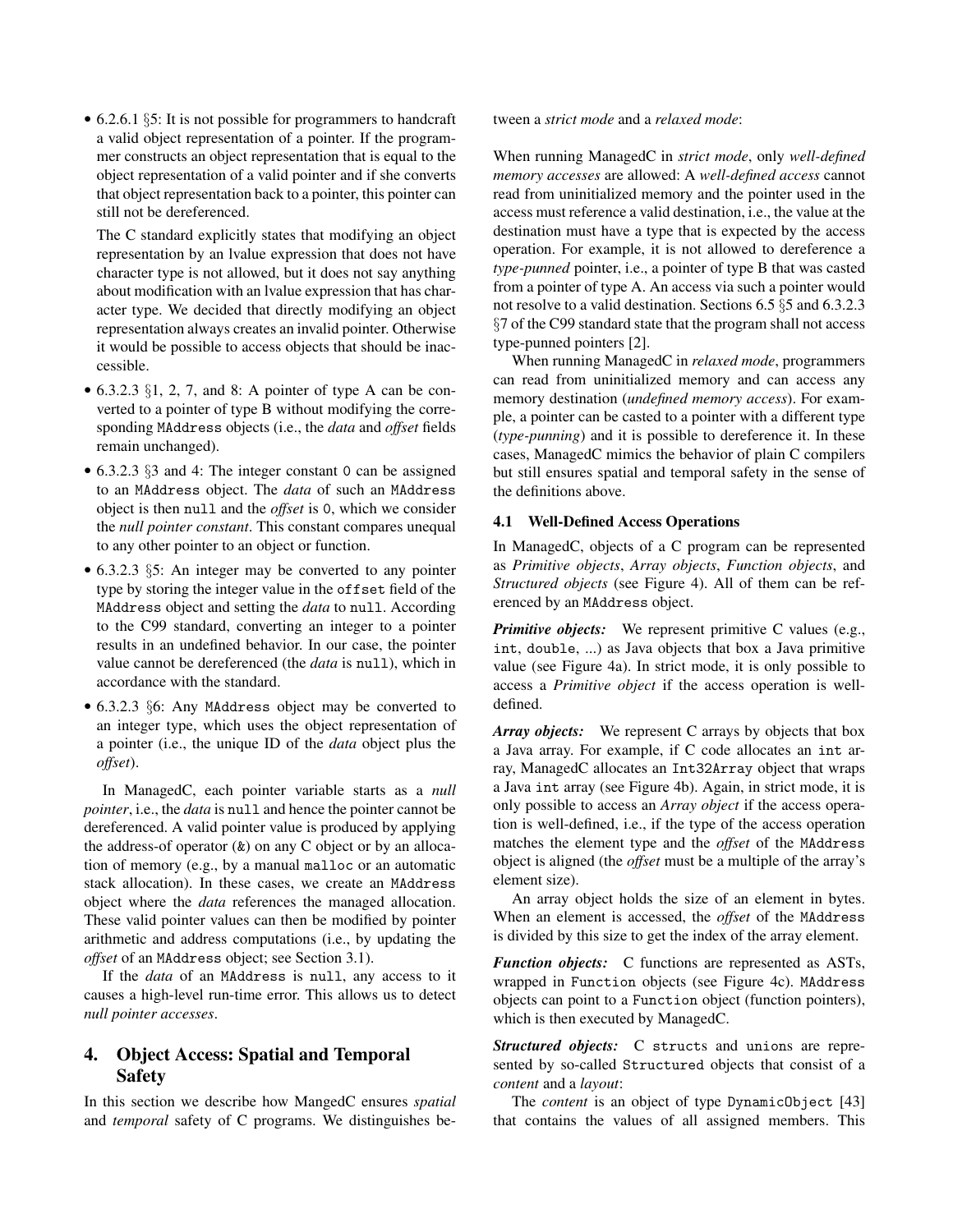<span id="page-4-0"></span>

Figure 4: Memory-safe representation of C data.

DynamicObject was originally designed for dynamic guest language implementations on top of Truffle (e.g. TruffleJS [\[43\]](#page-11-22) and TruffleRuby [\[34\]](#page-11-23)) to represent their dynamic data structures, however, ManagedC uses it to represent managed allocations. The DynamicObject is an efficient data structure that allows adding and removing members to and from the object at run time (members of a Dynamic-Object are stored in *slots*).

The slots of a DynamicObject can contain primitive values, address values, as well as other managed allocations. The *content* of the Structured object of struct S (see Figure [3\)](#page-2-1) contains two values:

$$
{\{slot1 \mapsto 12, slot2 \mapsto 4.2\}} \tag{1}
$$

The *layout* is a map storing the offsets, types and slots of the members and is used to map an *offset* to the corresponding *slot* and its *type* (see Figure [4d\)](#page-4-0). The *layout* of the Structured object of struct S (see Figure [3\)](#page-2-1) contains two entries:

$$
\{0 \mapsto (\text{slot1}, \text{int}), 8 \mapsto (\text{slot2}, \text{double})\}\tag{2}
$$

If a C program accesses a Structured object with a certain *offset*, the *offset* is mapped to a *slot* of the *content*. For example, when accessing the member b of struct S, the *layout* maps the offset 8 to *slot2*, which contains an 8 byte double value.

In strict mode, it is only possible to access Structured objects if the operation is well-defined, i.e., if the *layout* can map an *offset* to a *slot* and if the type of the access operation matches the type of the *slot*.

For non-primitive members (e.g., arrays and structs) of a struct or union we allocate a separate *Array*/Structured object and store it into the *slot* of the *content*. When accessing sub-objects (e.g. when a struct has an array member), we compute the *offset* within the sub-object and access it in the same way. Union member *slots* can be accessed with the types of the union members.

#### 4.2 Access Operations in Relaxed Mode

When running in *relaxed* mode, ManagedC allows *accessing uninitialized memory* and *dereferencing type-punned pointers*.

#### 4.2.1 Allocations Without Type Information

Programmers can allocate memory without providing information about its type. In this case, we create a Structured object with a *layout* starting in an *uninitialized* state, i.e., if no data was written to this allocation yet, the *layout* does not contain any entries. A write operation then adds a new *slot* to the *content* and creates an entry in the *layout*. In other words, when a pointer p is dereferenced to write to a field (e.g.  $p-\geq a$ ) = 3;), a new *slot* (e.g., slot0) is added to the *content* (here containing the value 3), and a corresponding entry is made in the *layout* table (e.g.,  $0 \mapsto (slot0, int)$ ).

A read operation that the *layout* cannot map to a *slot* because the memory is uninitialized produces a default value.

#### 4.2.2 Undefined Object Accesses

ManagedC maps the *offset* of an MAddress object to a member of a managed allocation. If this is not possible or if the mapped member does not have the type that is expected by the access operation, we call this an *undefined access*:

An undefined read operation to a *Primitive object* returns the same value as a raw memory read would have produced, i.e., we mimic the object representation of native C primitives. Consider the following example:

double v = 42.5; double \*d = &v; int i = ((int \*)d)[0];

The read operation returns an int value that contains the lower 4 bytes of the double value 42.5.

Upon an undefined write access to a *Primitive object*, we first allocate a new Structured object and copy the data to its *content*. We also initialize the *layout*: The *layout* for a *primitive object* has one entry. The program finally accesses this Structured object and uses it for the rest of the program execution.

In case of an undefined read operation to an *Array object*, ManagedC reads from all elements that overlap with the accessed element and returns the same value as a raw memory read would have produced. Let us assume that we cast an int array to a double\*: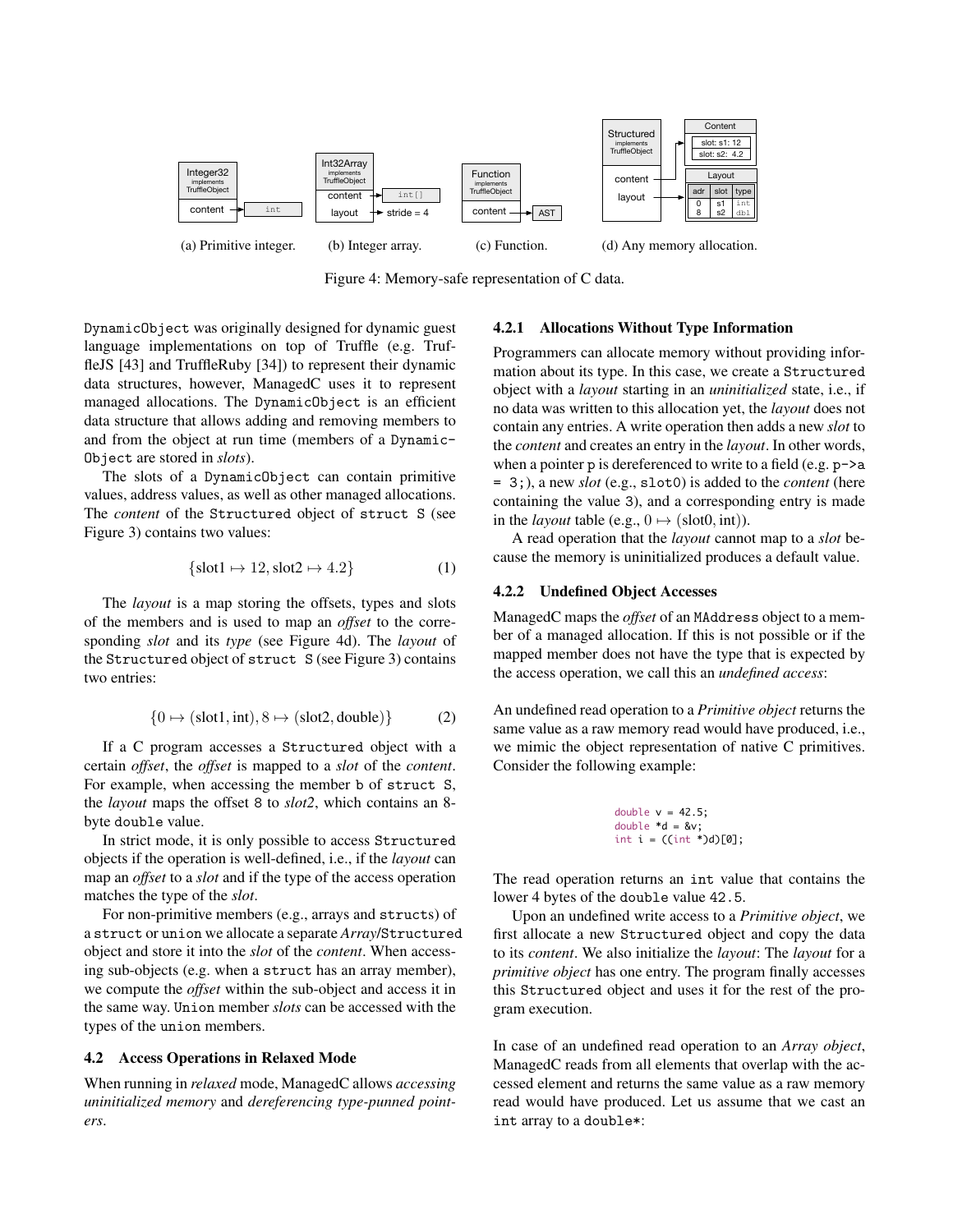```
int a[5];
double v = ((double * )a)[0];
```
The read operation reads the int elements (32 bits) at indexes 0 and 1 and composes their values to a 64 bit double value.

Again, undefined write operations transform the *Array object* to a Structured object.

A Structured object can handle any undefined access operation. We use the *layout* to map the *offset* of an MAddress object to a *slot* and hence mimic the object representation of a native allocation on the x86-64 platform.

An undefined read operation reads all *slots* that overlap with the accessed element, composes their values, and returns the bit pattern at the given offset. This produces the same value as a raw memory read from native data would have produced. Let us assume that we cast a pointer s (of type Struct S\*) to a pointer of type int\* and perform an *undefined* read operation:

$$
int *i = (int*)s;
$$
  
int v = i[2];  
i[2] = 13;

The read access of i[2] should return the first 4 bytes of the double value s->b. Thus, ManagedC reads *slot2* (the double value s->b) and returns the first 4 bytes of the value at offset 8 encoded as an int.

In an undefined write operation, a C program can partially overwrite one or more members of a Structured object. In  $i[2] = 13$ , the program attempts to write a 4 byte int value to offset 8, which is mapped to an 8 byte double slot. This means that slots in a Structured object need to be partially overwritten, which we implement as follows: We remove all slots that are partially overwritten. Then we add a new slot to the *content* for the new value and also slots for the remaining bytes of the partially overwritten slots.

For the write access  $i[2] = 13$ , we first remove the entry  $8 \mapsto$  (slot2, double) from our *layout* and also remove slot2 from the *content*. Afterwards we add two new entries to our *layout*:  $\{8 \mapsto (\text{slot2}, \text{int}), 12 \mapsto (\text{slot3}, \text{undefined})\}.$ Slot2 contains the value 13 and slot3 contains the remaining 4 bytes of the double value 4.2, which was previously stored at offset 8. The result is a *layout* with three entries:

$$
\{0 \mapsto (\text{slot1}, \text{int}), 8 \mapsto (\text{slot2}, \text{int}),12 \mapsto (\text{slot3}, \text{undefined})\}\
$$
 (3)

The *content* contains three values:

$$
\{slot1 \mapsto 12, slot2 \mapsto 13, slot3 \mapsto \dots \}
$$
 (4)

#### <span id="page-5-0"></span>4.3 Resolving Access Operations at Run Time

In the previous sections we described how we represent objects that are referenced by C pointers as managed alloca-



data offset

data  $offset = 0$ 

Figure 6: MAddress objects representing a chain of pointers.

content layout

int[]  $\blacktriangleright$  stride = 4

tions. Now we will show how these objects and their members are accessed in the AST. This is done by sending messages to the managed allocations and by resolving these *messages* at run time [\[15,](#page-11-24) [18\]](#page-11-25).

All kinds of managed allocations are accessed in a uniform way. Every Java object that implements Truffle-Object can be accessed via *messages*, hence, all managed allocations implement this interface (see Figure [4\)](#page-4-0). There are read and write messages for all primitive C types as well as messages for reading and writing an MAddress.

In response to such a message, a TruffleObject returns an AST snippet that contains object-specific operations for executing the access operation. For example, a Structured object returns an AST snippet that maps an *offset* to a *slot* and eventually accesses this *slot* whereas an Int32Array returns an AST snippet that divides an *offset* by 4 (the size of an element) and accesses a Java integer array.

Upon first execution, every message to an object resolves to an object-specific AST snippet (message resolution) [\[15,](#page-11-24) [18\]](#page-11-25), which is then inserted into the enclosing AST as a replacement for the message. In other words, message resolution replaces object-independent messages by objectspecific ASTs.

During later execution, the value of an MAddress can change so that it points to a different kind of managed allocation. In order to detect that, a guard is inserted into the AST that checks the object's layout before accessing the object.

Figure [5](#page-6-0) shows the AST for the statement  $s$ ->b = 4.2, where a *WriteDouble* message node is used to write the double value 4.2 to the struct member b. Message resolution replaces the *WriteDouble* node with a *SafeWriteSlot* (a Structured-specific AST node). Before the AST accesses s, it checks if its data really references a Structured object (*is* Structured ? node). If during execution s would change to point to a DoubleArray say, the execution would fall back to sending the *WriteDouble* message again, which would be resolved to a DoubleArray-specific AST snippet. If the object access is *polymorphic* in the sense that it accesses different kinds of managed allocations over time, ManagedC links the different object-specific AST snippets to a chain like an inline cache [\[22\]](#page-11-16) and therefore caters for good performance.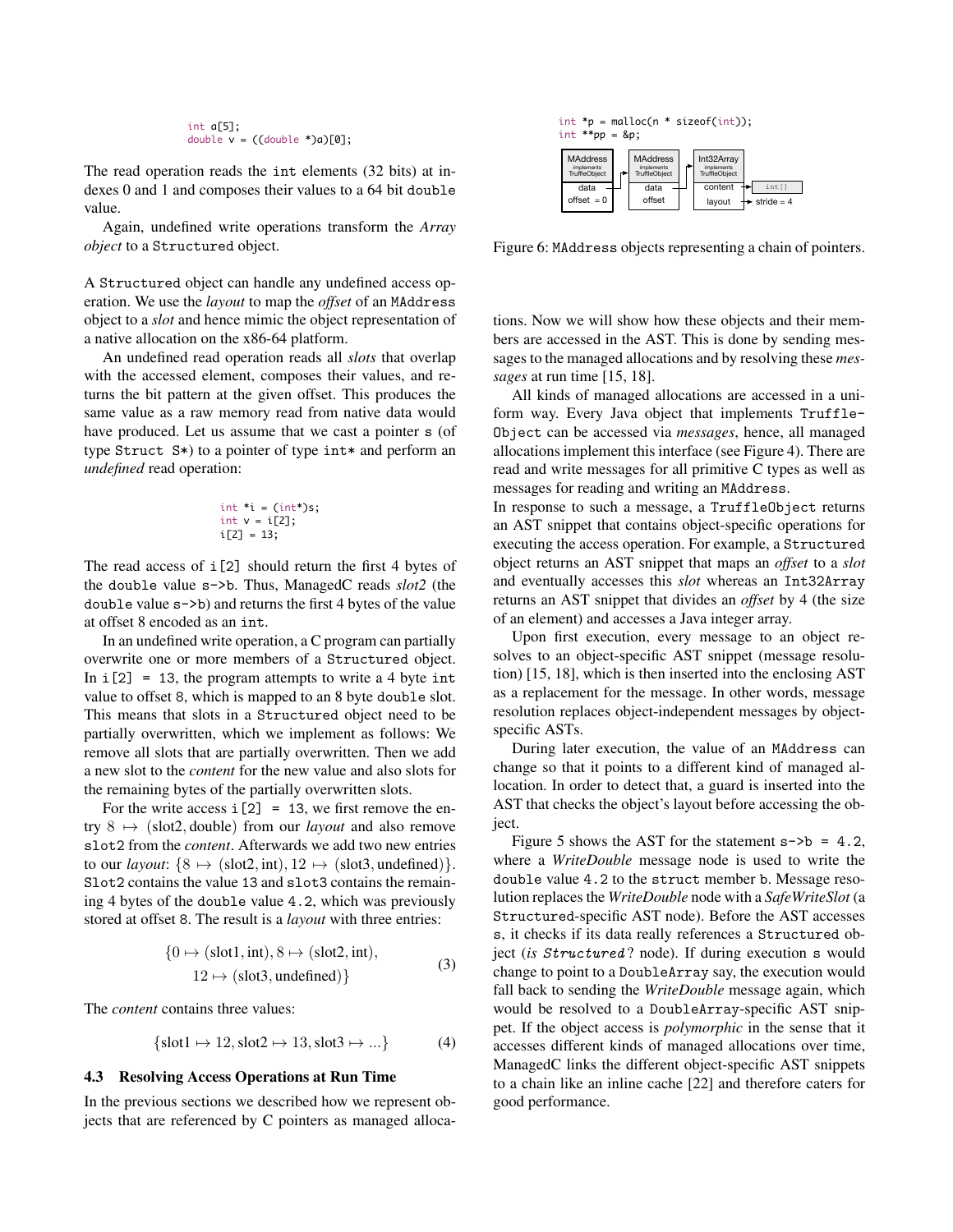<span id="page-6-0"></span>

Figure 5: Resolving managed allocation-specific access operations.

The AST snippets returned by Structured objects are later specialized according to their execution profile (Section [2.1\)](#page-1-1). This gives good results because of the following observations: First, it is likely that a C program accesses an allocation in a well-defined fashion, which means that the *layout* of a Structured object does not change during run time. Second, statements that access an allocation are likely to do so with a constant *offset*. For example, a struct access s->b always accesses the Structured object with the same *offset*.

Thus, we speculate that the *offset* of the MAddress and the *layout* of the Structured object are constant. So we cache the *slot* and directly access the *content* without any lookup in the *layout*. We guard these assumptions by a runtime check and fall back to the lookup if the check fails.

Object accesses via *messages* and *message resolution* are Truffle mechanisms that were already published in [\[15,](#page-11-24) [18\]](#page-11-25). We use these techniques for accessing managed allocations.

Each managed allocation returns an AST snippet that makes sure that the *offset* is within the bounds of the allocation. These run-time checks ensure *spatial safety*, which prevents errors such as *null pointer dereferences* or *buffer overflows*.

#### <span id="page-6-2"></span>4.4 Allocations and Deallocations

We distinguish between stack allocations (memory that is automatically allocated when a function is called and automatically deallocated when the function returns) and heap allocations (memory that is manually allocated using malloc, calloc, or realloc, as well as memory that lives throughout the entire program execution such as static local variables):

- Stack allocations: When a C function is called, a new stack frame is created for its local variables. ManagedC allocates such stack frames as managed allocations (i.e., on the heap and not on the stack). When a function returns, its frame is marked as *deallocated*. It is reclaimed automatically by the GC of the JVM as soon as it is not referenced any longer.
- Heap allocations: When a C program manually allocates memory, ManagedC represents it as a managed allocation. When this memory is manually freed, the allocation is marked as *deallocated* but is not removed. If the C pro-

gram tries to access this allocation later or if it calls free twice, we report a high-level run-time error.

We use the memory management of the JVM to guarantee temporal safety: object deallocation is done automatically by the GC if and only if the object is not referenced anymore. Marking managed allocations as deallocated allows us to mimic the behavior of C by simulating deallocations. We mark manged objects as deallocated by setting the *content* reference (see Figure [4\)](#page-4-0) to null. We can detect if a pointer is used after the referent has been deallocated, i.e, when a dangling pointer is accessed or an object is deallocated twice. ManagedC also makes sure that only valid allocations are accessed, i.e., MAddress objects whose *data* field references a life managed allocation. This ensures temporal safety.

ManagedC can even do away with memory leaks that result from forgetting to deallocate objects. Such errors cannot occur in ManagedC, because the GC automatically frees a managed allocation as soon as it is not referenced any longer. In fact, manual deallocation becomes superfluous, because managed allocations are garbage collected.

# <span id="page-6-1"></span>5. Applications, Trade-offs, and Future Work

ManagedC allows memory-safe execution of C code in *strict* and in *relaxed* mode: The *strict* mode can be used during development to detect undefined operations of a program, such as accessing type-punned pointers. To run existing source code without modification we offer the *relaxed* mode, which mimics the behavior of industry standard C compilers. In this mode, ManagedC can run existing code that depends on the behavior of industry-standard C compilers without sacrificing spatial or temporal memory safety.

In the following we discuss the trade-offs of ManagedC:

*TruffleC limitations:* TruffleC is not complete and is missing language features. For example, TruffleC only supports single-threaded programs [\[16\]](#page-11-11). As ManagedC is based on TruffleC, this restriction also applies to ManagedC. The missing support of multi-threading is also the reason why this paper evaluates ManagedC using the C99 standard rather than the C11 standard. However, we are convinced that a full implementation of all language features is possible with reasonable effort in the future.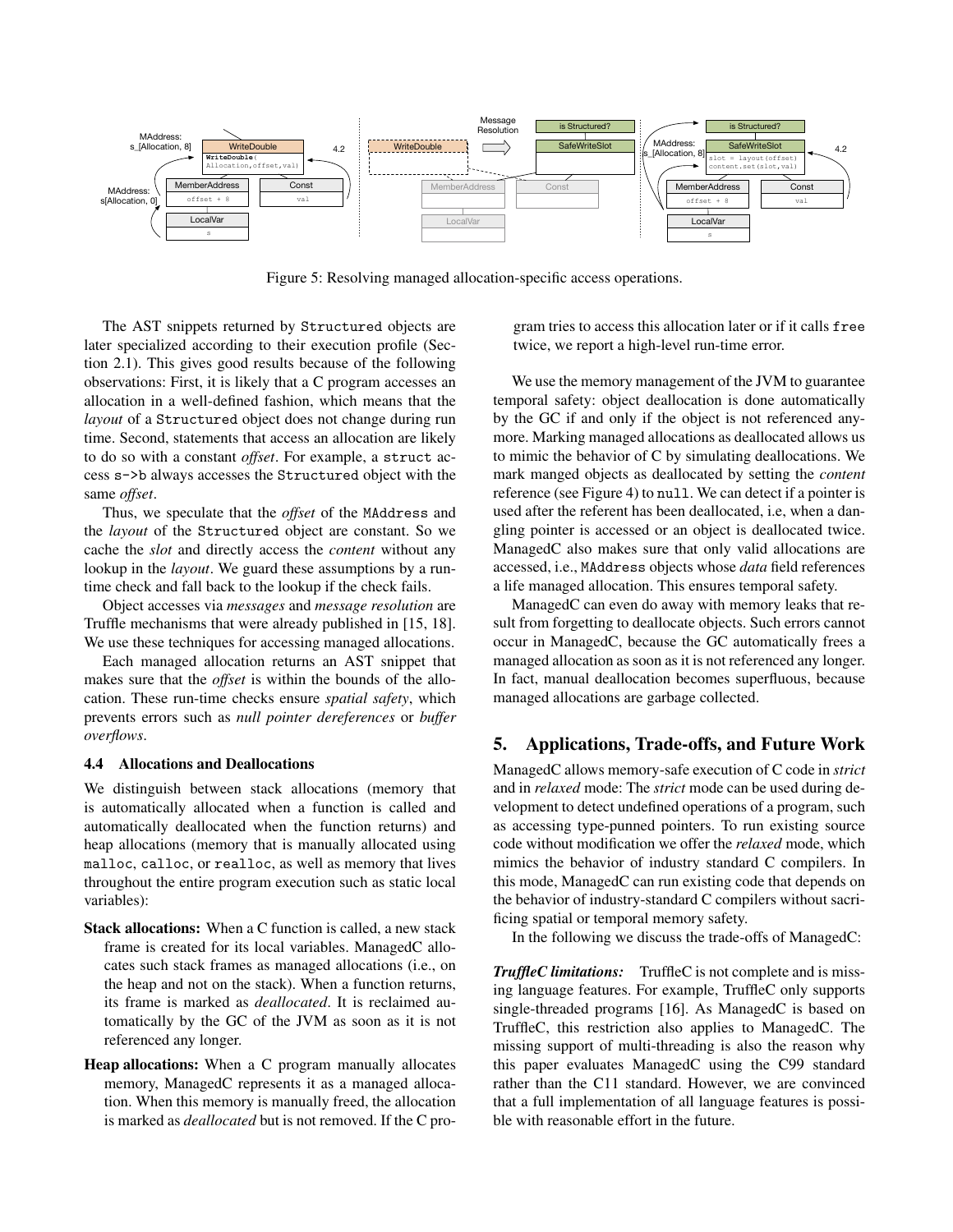*ManagedC limitations:* Managed allocations cannot be shared with precompiled native code. Therefore, ManagedC requires that the source code of the entire C program is available and is executed under ManagedC. We provide a Java implementation for functions that are not available in source code (e.g. functions of standard libraries). Rather than doing a native call, ManagedC then uses these Java implementations that substitute the native implementations. ManagedC currently has substitutions for various functions defined in assert.h, limits.h, math.h, stdarg.h, stdbool.h, stdio.h, stdlib.h, string.h, time.h, and wchar.h. The list of standard library substitution is not yet complete, however, our future work will focus on completing this and hence make ManagedC more complete. Under these premises, we can run C programs entirely on top of the JVM without ever accessing native code or native data.

*Memory trade-offs:* Managed allocations in Java have an object header (16 bytes), which increases their size compared to native allocations. However, Graal's *partial escape analysis* [\[39\]](#page-11-26) ensures that an object only gets allocated if it escapes its compilation scope. Otherwise Graal performs *scalar replacement* and does not allocate the object on the heap.

*Future Work:* Our future work will focus on these limitations: First, we will work on completeness of TruffleC, this includes adding features like multi-threading. Second, we will complete the list of substitutions of standard library functions. This work will make TruffleC and ManagedC applicable for full-sized applications.

# 6. Reaction to Undefined Operations or Memory Errors

ManagedC detects memory errors as well as undefined access operations at run time, immediately before memory is accessed in some illegal way. ManagedC throws a Java exception that describes the error and includes also a stack trace at the error position.

Currently, such Java exceptions are caught, the error and the stack trace are printed, and the program exits. Since the effects of memory-unsafe accesses and undefined memory accesses are not specified by the C standard, this behavior is fully compliant. This kind of error reporting could either be used during testing to find bugs, or at run time to further enforce correctness. Figure [7](#page-8-0) shows an example of how memory-unsafe accesses are reported. The implementation of doWork erroneously loops with the condition  $i \leq N$ , rather than  $i \leq N$ , which causes it to access one element beyond the end of the array within the loop. ManagedC reports this as BufferOverflowError and tells the user that the error occurred in doWork which was called by main.

# 7. Performance Evaluation

We measured the overhead of memory-safe managed allocations compared to unsafe native allocations by running a number of benchmarks.

#### 7.1 Benchmarks

We used benchmarks from the SciMark benchmark suite<sup>[1](#page-7-0)</sup> and from the Computer Language Benchmarks Game<sup>[2](#page-7-1)</sup> that heavily access C structures and arrays. The benchmarks consist of a Fast Fourier Transformation (FFT), a Jacobi successive overrelaxation (SOR), a Monte Carlo integration (MC), a sparse matrix multiplication (SM), a dense LU matrix factorization (LU), a simulation of the N-body problem (NB), a generation of random DNA sequences (FA), a computation of the spectral norm of a matrix (SN), as well as the Fannkuch (FK) and Mandelbrot (MB) benchmarks, which both do a lot of integer and array accesses. These benchmarks suit well for our evaluation as they heavily access different managed allocations such as Structured objects, *array objects*, and *primitive objects*.

#### 7.2 Experimental Setup

We ran the benchmarks on an Intel Core i7-4770 quadcore 3.4GHz CPU running 64 Bit Debian 7 (Linux3.2.0-4 amd64) with 16 GB of memory. TruffleC as well as ManagedC are based on Graal revision 5b24a15988fe from the official OpenJDK Graal repository<sup>[3](#page-7-2)</sup>. The evaluation reports scores (higher is better) for each benchmark and its configuration. Figure [8](#page-9-0) shows the results of the benchmarks. The score is the proportion of the execution count of the benchmark and the time needed (executions/second).

We are interested in peak performance of long running applications after an initial warm-up. Hence, we measure the performance of C programs after dynamic compilation. An evaluation of warm-up performance of a Truffle language implementation is out of scope for this work.

We executed every benchmark 10 times after an initial warm-up of 50 iterations to arrive at a stable peak performance and calculated the average for each configuration using the arithmetic mean. We report the standard deviation by showing error bars in the chart. The x-axis of the chart shows the different benchmarks. The y-axis of the chart shows the average scores (higher is better) of the benchmarks, where 100 is the performance of GCC with optimization level *O0*. Where we summarize across different benchmarks (*Mean*) we report a geometric mean [\[1\]](#page-10-9).

TruffleC uses the same memory management as plain C compilers, i.e., it allocates data on the native heap and accesses it via *unsafe* access operations. ManagedC replaces these *unsafe* allocations with *safe* managed allocations. In this evaluation we want to compare the performance differ-

<span id="page-7-0"></span><sup>1</sup> <http://math.nist.gov/scimark2/index.html>

<span id="page-7-1"></span> $^2$ <http://benchmarksgame.alioth.debian.org/>

<span id="page-7-2"></span> $^3$ <http://openjdk.java.net/projects/graal/>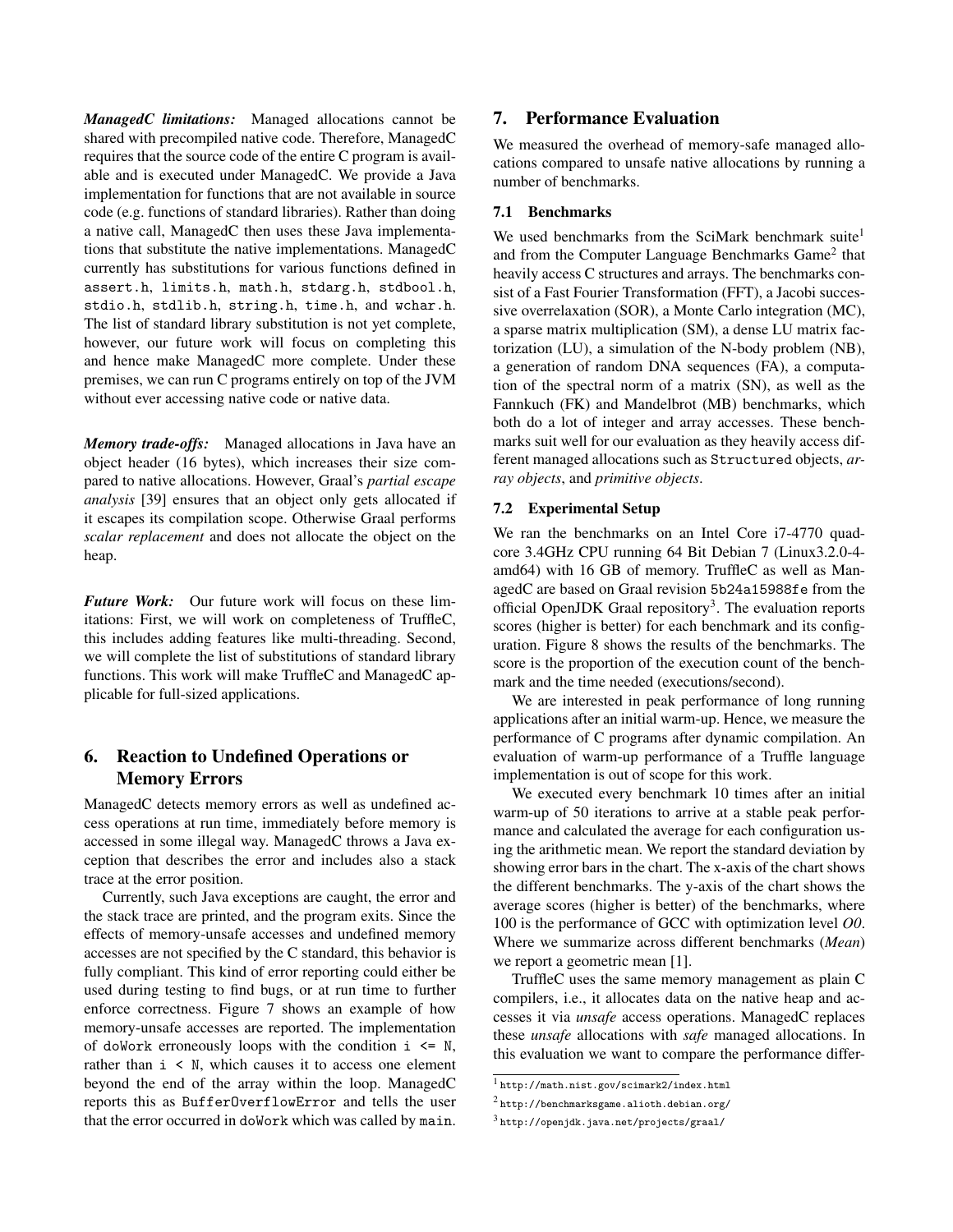<span id="page-8-0"></span>

Figure 7: A memory-unsafe action being detected and reported.

ence between *unsafe* native allocations and *safe* managed allocations, hence we focus our evaluation on TruffleC compared to ManagedC. A detailed comparison of the TruffleC performance to industry-standard C compilers is out of scope for this work and can be found in [\[16\]](#page-11-11). In this paper, we also add the numbers for GCC with optimization level *O0* (baseline) and the numbers of *GCC best* (i.e., the best performance achieved with the optimization levels *O1*, *O2* and *O3*). This gives some ideas of how ManagedC compares to industry-standard C compilers.

ManagedC executes these benchmarks in *strict* mode (see Sections [5](#page-6-1) and [4.1\)](#page-3-0).

### 7.3 Discussion

ManagedC performs various checks when accessing a managed allocation. For example, when accessing an *Array object*, it does the following:

- 1. It checks if the managed allocation is not null and if the allocation is an *Array object* (see Section [4.3\)](#page-5-0).
- 2. It checks if the *Array object* is live (see Section [4.4\)](#page-6-2).
- 3. It checks if the index is in-bounds.
- 4. Finally, it checks if the type of the access operation matches the type of the array element.

Dynamic compilers (such as the Graal compiler) can eliminate many of these checks and can therefore reduce the run-time overhead [\[12,](#page-10-10) [13,](#page-10-11) [38,](#page-11-27) [44\]](#page-11-28). Using conditional elimination [\[38\]](#page-11-27), the Graal compiler can remove redundant run-time checks by merging them. Conditional elimination reduces the number of conditional expressions by performing a data-flow analysis over the IR graph and pruning conditions that can be proven to be true. Loop invariant code motion [\[12,](#page-10-10) [13\]](#page-10-11) moves run-time checks out of loops if the compiler can prove that a condition is loop-invariant. In this case, the static number of checks remains the same, but a check outside a loop is likely to be executed less often than inside a loop. Array bounds check elimination [\[44\]](#page-11-28) fully removes bounds checks if it can prove that they never fail. Also, whenever possible, it moves bounds checks out of loops.

In addition to that, the Graal compiler speculatively moves guards out of loops even if they have a control dependence in the loop. In this case, the (possibly more strict) condition before the loop implies the guard in the loop, which allows removing the check inside the loop.

The performance evaluation shows that the safe execution of a C program with ManagedC is on average 7% faster compared to the unsafe execution with TruffleC. The performance difference can be explained as follows:

ManagedC performs equally well as TruffleC when the dynamic compiler is able to remove all run-time checks (FA, SN, MB, FFT). In other words, there is no performance difference between an unsafe memory access and a safe managed object access when the dynamic compiler can remove all run-time checks. Only if the dynamic compiler cannot remove all run-time checks (NB, LU), the overhead of ManagedC is 17% for LU and 24% for NB compared to TruffleC. Managed allocations allow the Graal compiler to apply a sophisticated partial escape analysis with scalar replacement [\[39\]](#page-11-26) on the objects of a C program. If the compiler can eliminate the allocation of managed objects, ManagedC can even outperform TruffleC, the performance improvement varies between 9% (FK) and 38% (SOR).

If we compare the performance of ManagedC to the unsafe execution of C code compiled with *GCC best*, the overhead is 15% on average. The performance difference varies between 25% speedup to 106% slowdown of ManagedC compared to GCC best. A major part of this overhead is due to the performance difference between TruffleC and *GCC best* (TruffleC has an overhead of 23% compared to *GCC best*). Hence, if the TruffleC performance improves, the gap between ManagedC and *GCC best* will also get smaller. We are convinced that ongoing work on Truffle's dynamic compiler will improve the performance of TruffleC and thus also of ManagedC.

### 8. Related Work

Memory safety of C is a well researched area and can be categorized into *software-based* approaches and *hardwarebased* approaches. ManagedC is a software-based approach, thus we focus on research in this area rather than on hardwarebased research such as [\[6,](#page-10-3) [10,](#page-10-12) [26,](#page-11-4) [27,](#page-11-29) [32,](#page-11-6) [35,](#page-11-8) [36,](#page-11-9) [41\]](#page-11-10). Like existing literature surveys [\[25\]](#page-11-19), we distinguish between *pointer-based approaches* and *object-based approaches*. Finally, we discuss the Boehm-Demers-Weiser GC, which provides temporal safeness. A survey of related work to interpretation of C code can be found in [\[16\]](#page-11-11).

#### 8.1 Pointer-based Approaches

Our technique is inspired by *pointer-based metadata* approaches: Pointer-based approaches [\[5,](#page-10-2) [24–](#page-11-18)[26,](#page-11-4) [28,](#page-11-30) [29\]](#page-11-31) store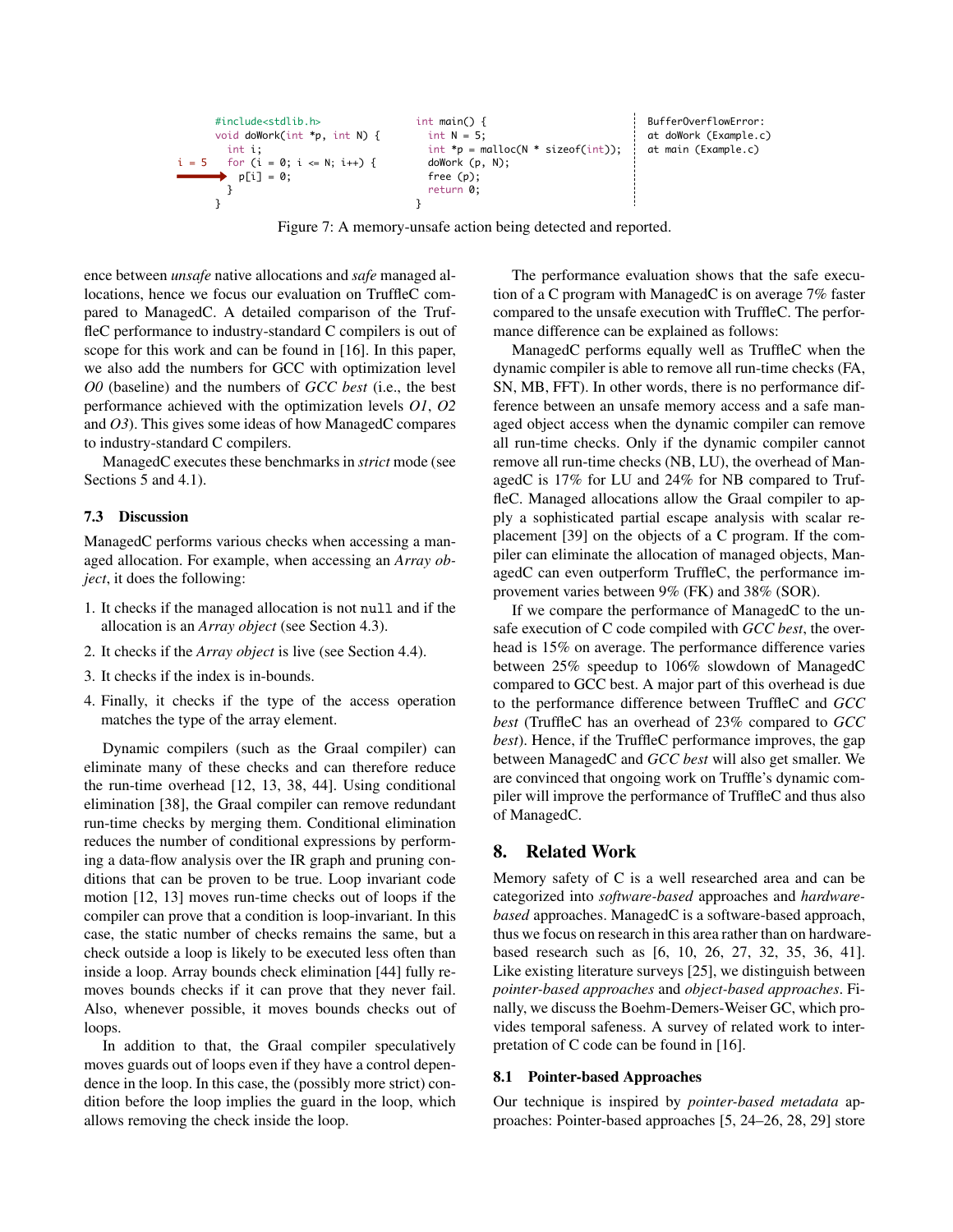<span id="page-9-0"></span>

Figure 8: Performance numbers of TruffleC and ManagedC, relative to GCC *O0*. Higher is better.

additional information for each pointer of a C program so that pointers become multi-word values (*fat pointers*) [\[5,](#page-10-2) [29\]](#page-11-31) that hold the actual pointer value along with metadata (e.g., the upper and the lower bounds of the referenced object). Pointer arithmetic then modifies the actual pointer value, but the metadata remains unchanged. When a pointer is dereferenced, the actual pointer value is checked against the bounds of the object, which ensures spatial safety.

To ensure temporal safety, every allocated object gets a unique identifier (capability) [\[5\]](#page-10-2). These capabilities stay in existence even after the deallocation of an object, which allows checking the pointer's validity when it is dereferenced.

SafeC [\[5\]](#page-10-2) allows the detection of spatial and temporal memory errors by using fat pointers that encode the pointer value, base and size information, a storage class (Heap, Local, or Global allocation), and a capability to the referent. The run-time checks introduced by SafeC cause a run-time overhead between 130% and 540% [\[5\]](#page-10-2).

CCured [\[28,](#page-11-30) [29\]](#page-11-31) classifies pointers in three categories: *SAFE* pointers, which cannot be used for pointer arithmetic, array indexing or type casts and cause almost no run-time overhead; *SEQ* pointers, which are fat pointers that allow pointer arithmetic, array indexing and primitive casts; and *WILD* pointers, which support arbitrary casts but have additional metadata and require run-time checks. CCured programs have an overhead in the range of 3% to 87%.

Nagarakatte et al. [\[24\]](#page-11-18) describe SoftBound [\[24\]](#page-11-18) and CETS [\[25\]](#page-11-19), which use compile-time transformations for detecting spatial and temporal safety violations. These approaches keep the metadata in a separate metadata space (in contrast to fat pointers), which retains memory layout compatibility. They report an average run-time overhead of 116% [\[25\]](#page-11-19).

An MAddress object can be seen as a fat pointer (to ensure spatial safety) and the memory management of the JVM ensures temporal safety. The novelty in our approach is that we transferred the idea of *fat pointers* to a C interpreter (i.e., TruffleC), which is implemented in Java. It uses a dynamic

compiler (i.e., Graal) and a sophisticated automated memory management (the JVM garbage collector). This allows us to ensure spatial and temporal safety with little effort: We use a *layout* to map the *offset* of an MAddress to the corresponding member of a managed allocation and eventually do a Java member access, which ensures spatial safety. We mark freed objects as deallocated, which allows us to ensure temporal safety. The deallocation of the object itself is then done by the GC of the JVM. Also, our approach is source-compatible with regular C programs and does not require any changes in them because we mimic the behavior of industry-standard C compilers. We dynamically compile ManagedC ASTs with a state-of-the-art dynamic compiler, which is very good at removing access bounds checks or moving them out of hot loops. After an initial warm-up and dynamic compilation of the AST we can report an average overhead of 15% (from 25% speedup to 106% slowdown) compared to programs that are compiled with the best possible optimization level of GCC.

#### 8.2 Object-based Approaches

Object-based approaches track information about each object such as its status (allocated/deallocated) or its bounds and stores it in an auxiliary data structure [\[9,](#page-10-4) [11,](#page-10-5) [14,](#page-11-1) [20,](#page-11-2) [23,](#page-11-3) [30,](#page-11-5) [33\]](#page-11-7). Spatial and temporal safety is ensured by mapping pointer values to the tracked information (e.g., using a splay tree [\[23\]](#page-11-3) or a trie [\[30\]](#page-11-5)) and by checking that pointer arithmetic and pointer dereferencing fall within the bounds of the object. Jones and Kelly [\[23\]](#page-11-3) report an overhead of 400 − 500% compared to GCC performance.

Purify [\[20\]](#page-11-2) traps every memory access by instrumenting the object code of a program and by allocating "red zones" before and after each allocation. They report a run-time overhead of 450% compared to the GCC performance.

Eigler's mudflap system [\[14\]](#page-11-1) inserts an additional pass into GCCs normal compilation to instrument the C code and to assert a validity predicate at every use of a pointer. Mudflap caches the lookup in the auxiliary data structure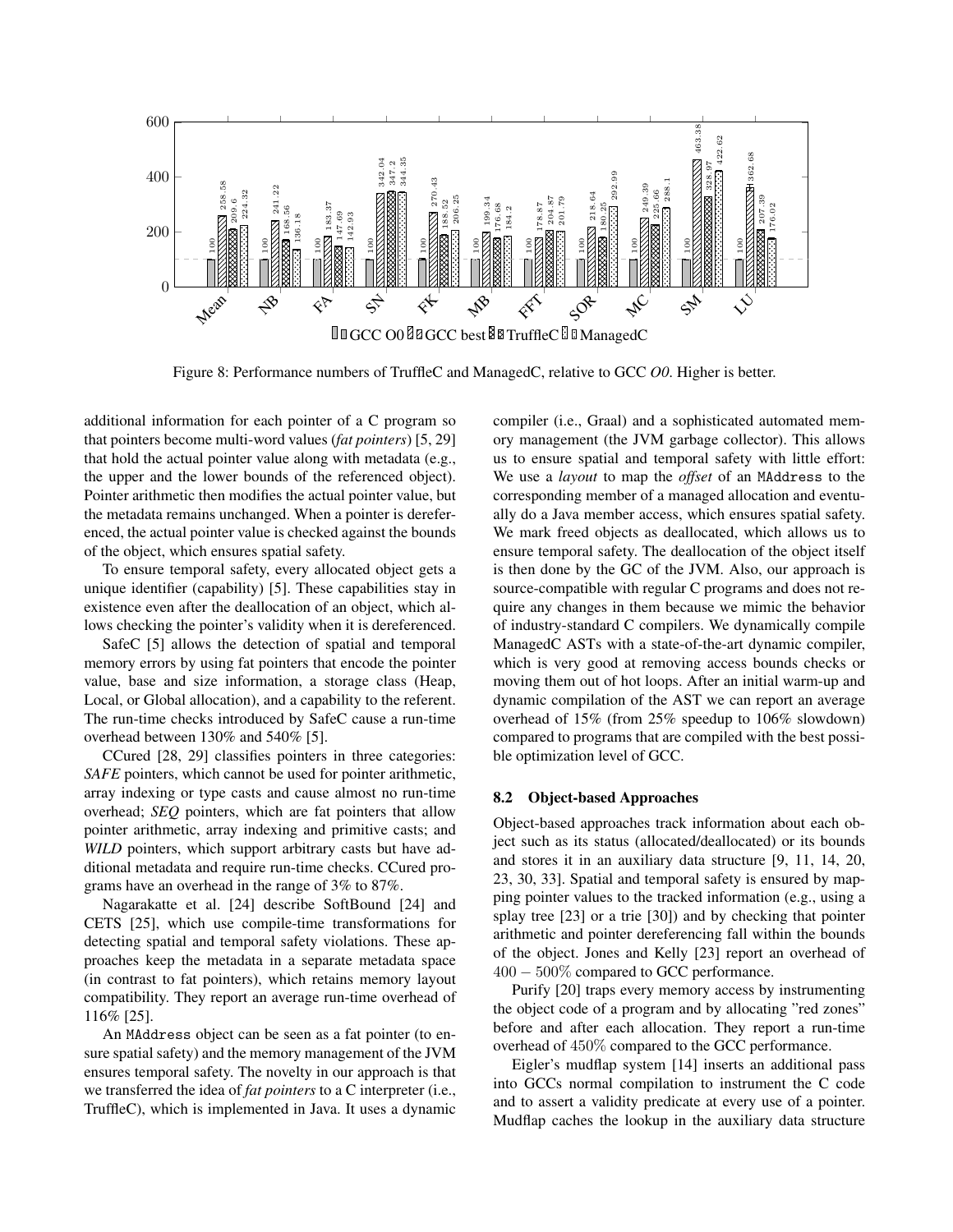and has an average run-time overhead of 400% compared to unsafe execution.

Dhurjati and Adve [\[11\]](#page-10-5) use a fine-grained partitioning of memory to provide run-time bounds checking for arrays and strings. They report an overhead of 12% compared to an unchecked execution.

Ruwase and Lam [\[33\]](#page-11-7) prevent buffer overflows by introducing out-of-bound objects for all out-of-bound pointers. Any pointer derived from an out-of-bound object is boundchecked before it can be dereferenced. They report a runtime overhead in the range of  $1\% - 130\%$ .

Our system represents pointer values by MAddress objects that use a Java reference to refer to the allocation. We detect spatial memory errors when the *offset* of the MAddress object cannot be mapped to a member of the referent and temporal errors when the referent is not allocated (*data* is null) or the referent is marked as deallocated. Hence, we consider our approach as distinct from objectbased approaches.

#### 8.3 Boehm-Demers-Weiser GC

The Boehm-Demers-Weiss GC [\[19\]](#page-11-32) is a conservative GC for C and C++ that can provide temporal safeness. It uses a mark-sweep algorithm and provides incremental and generational collection. It works with unmodified C programs by replacing native memory allocations with *GC allocations* and removing free calls completely. Also, it can run in a *leak detection* mode that allows ensuring temporal safety.

Like ManagedC, this approach automatically deallocates memory that is not used anymore. However, the architecture of the two approaches is different: ManagedC executes C code on a memory-safe runtime via AST interpretation. It introduces MAddress objects to represent pointers and allocates managed objects, which allows reusing the GC of the runtime without additional effort.

### 9. Summary

In this paper we presented ManagedC, a Truffle-based C interpreter with dynamic compilation that can execute C programs while ensuring spatial as well as temporal safety. By reusing the memory management of the JVM it was straightforward to build a memory-safe C interpreter. Rather than using native data, ManagedC allocates Java objects on the Java heap and uses MAddress objects to represent pointers. ManagedC ensures spatial safety by mapping the *offset* of an MAddress object to a member of a Java object and by performing a Java object access. Furthermore, only MAddress objects that point to a valid managed allocation can be dereferenced. Whenever a C application deallocates memory, we mark it as deallocated to ensure that it is not used anymore. Thus, we can detect dangling pointers and double deallocations and can therefore ensure temporal safety. ManagedC is in average 7% faster than (unsafe) TruffleC. Compared to the best GCC performance, ManagedC has an average overhead of 15%. We can achieve this performance because the dynamic compiler of the Truffle framework is especially good at removing the run-time checks that ensure safety.

# Acknowledgments

We thank all members of the Virtual Machine Research Group at Oracle Labs, the Institute for System Software and the Institute for Networks and Security at the Johannes Kepler University Linz for their valuable feedback on this work and on this paper. Oracle, Java, and HotSpot are trademarks of Oracle and/or its affiliates. Other names may be trademarks of their respective owners.

# References

- <span id="page-10-9"></span>[1] How Not To Lie With Statistics: The Correct Way To Summarize Benchmark Results. *Communications of the ACM*, 1986.
- <span id="page-10-6"></span>[2] C99 Standard: ISO/IEX 9899:TC3. [www.open-std.org/jtc1/](www.open-std.org/jtc1/sc22/wg14/www/docs/n1256.pdf) [sc22/wg14/www/docs/n1256.pdf](www.open-std.org/jtc1/sc22/wg14/www/docs/n1256.pdf), 2007.
- <span id="page-10-8"></span>[3] Clang/LLVM. <http://clang.llvm.org/>, 2014.
- <span id="page-10-7"></span>[4] GCC (GNU C Compiler). <http://gcc.gnu.org/>, 2014.
- <span id="page-10-2"></span>[5] T. M. Austin, S. E. Breach, and G. S. Sohi. Efficient Detection of All Pointer and Array Access Errors. *SIGPLAN Not.*, 1994. . URL <http://doi.acm.org/10.1145/773473.178446>.
- <span id="page-10-3"></span>[6] W. Chuang, S. Narayanasamy, and B. Calder. Accelerating Meta Data Checks for Software Correctness and Security. *Journal of Instruction-Level Parallelism*, 2007.
- <span id="page-10-0"></span>[7] C. Cowan, C. Pu, D. Maier, J. Walpole, P. Bakke, S. Beattie, A. Grier, P. Wagle, Q. Zhang, and H. Hinton. StackGuard: Automatic Adaptive Detection and Prevention of Buffer-Overflow Attacks. In *Usenix Security*, 1998.
- <span id="page-10-1"></span>[8] C. Cowan, P. Wagle, C. Pu, S. Beattie, and J. Walpole. Buffer overflows: attacks and defenses for the vulnerability of the decade. In *DARPA Information Survivability Conference and Exposition.*, 2000. .
- <span id="page-10-4"></span>[9] J. Criswell, A. Lenharth, D. Dhurjati, and V. Adve. Secure virtual architecture: A safe execution environment for commodity operating systems. In *ACM SIGOPS Operating Systems Review*, 2007.
- <span id="page-10-12"></span>[10] J. Devietti, C. Blundell, M. M. Martin, and S. Zdancewic. Hardbound: architectural support for spatial safety of the C programming language. *ACM SIGOPS Operating Systems Review*, 2008.
- <span id="page-10-5"></span>[11] D. Dhurjati and V. Adve. Backwards-compatible array bounds checking for C with very low overhead. In *Proceedings of the 28th international conference on Software engineering*, 2006.
- <span id="page-10-10"></span>[12] G. Duboscq, T. Würthinger, L. Stadler, C. Wimmer, D. Simon, and H. Mössenböck. An Intermediate Representation for Speculative Optimizations in a Dynamic Compiler. VMIL '13, 2013. . URL [http://doi.acm.org/10.1145/2542142.](http://doi.acm.org/10.1145/2542142.2542143) [2542143](http://doi.acm.org/10.1145/2542142.2542143).
- <span id="page-10-11"></span>[13] G. Duboscq, T. Würthinger, and H. Mössenböck. Speculation Without Regret: Reducing Deoptimization Meta-data in the Graal Compiler. PPPJ '14, 2014. . URL [http://doi.acm.](http://doi.acm.org/10.1145/2647508.2647521) [org/10.1145/2647508.2647521](http://doi.acm.org/10.1145/2647508.2647521).